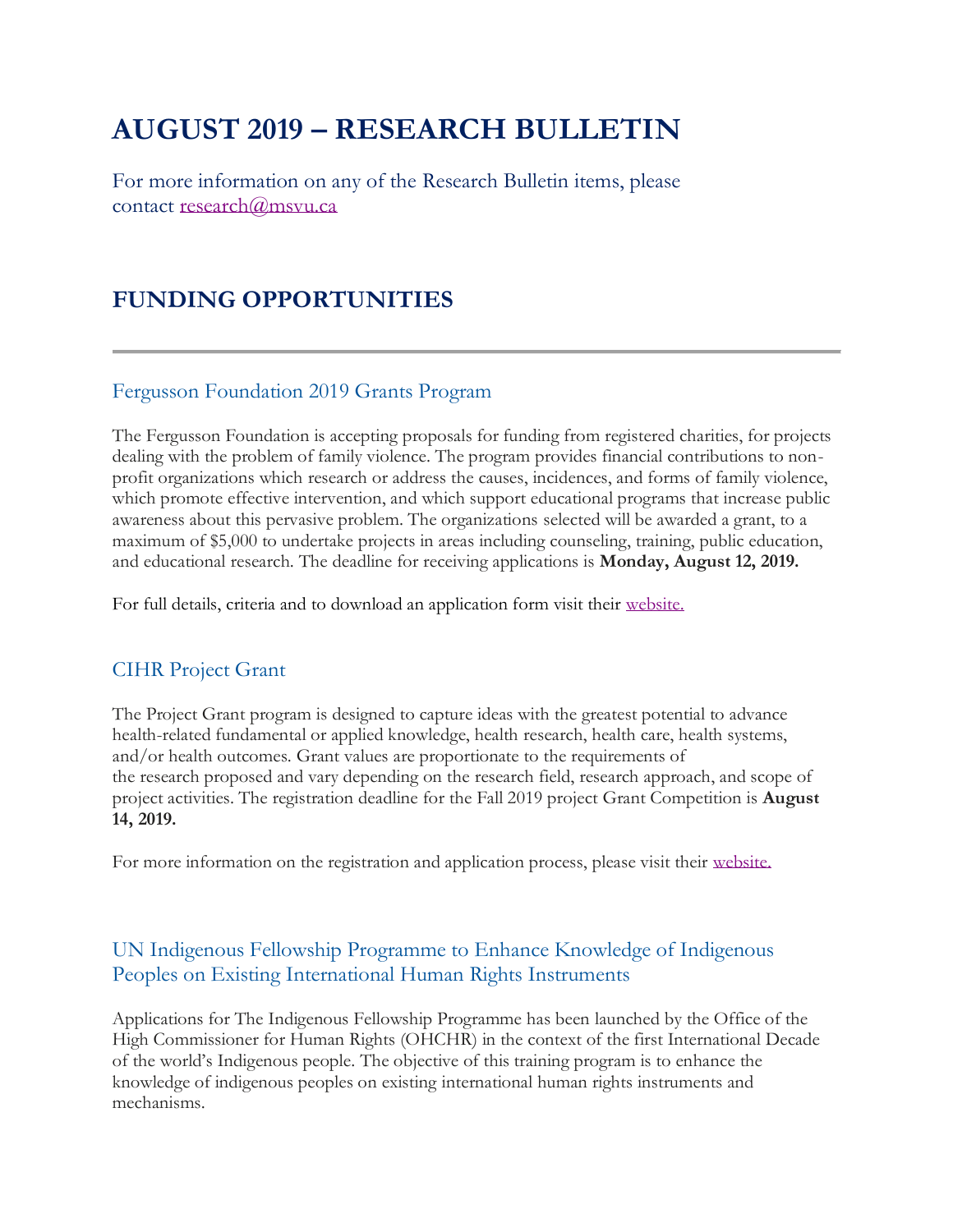The training combines theoretical sessions with briefings on the UN system, OHCHR mandate and activities, international Human Rights instruments (Treaties, Conventions, Declarations) and mechanisms (Human Rights Council, Treaty Bodies, Special Procedures).

#### Deadline: **August 30, 2019**

For more information on the Indigenous Fellowship Programme, please visit their [website.](https://www.ohchr.org/EN/Issues/IPeoples/Pages/IFP.aspx)

#### SSHRC Postdoctoral Fellowship

SSHRC Postdoctoral Fellowships support the most promising Canadian new scholars in the social sciences and provide stipendiary support to recent Ph.D. graduates. Fellowships will normally be awarded to candidates affiliated with a university other than the one that awarded the Ph.D. SSHRC Postdoctoral Fellowship awards are tenable at Canadian or foreign universities and research institutions. The application deadline for this fellowship is **September 18, 2019**, at 8 pm Eastern.

For more information on the application process, please visit their [website.](http://www.sshrc-crsh.gc.ca/funding-financement/programs-programmes/fellowships/postdoctoral-postdoctorale-eng.aspx)

#### SSHRC Partnership Engage Grant

Partnership Engage grants provide short-term and timely support for partnered research activities that will inform decision-making at a single partner organization from the public, private or not-forprofit sector. The small-scale, stakeholder-driven partnerships supported through Partnership Engage Grants are meant to respond to immediate needs and time constraints facing organizations in non-academic sectors. The application deadline for this cycle is **September 15, 2019**, at 8:00 pm Eastern Time.

For more information on this opportunity, please visit their [website.](http://www.sshrc-crsh.gc.ca/funding-financement/programs-programmes/partnership_engage_grants-subventions_d_engagement_partenarial-eng.aspx)

#### Banting Postdoctoral Fellowship

The Banting Postdoctoral Fellowships program provides funding to the very best postdoctoral applicants, both nationally and internationally, who will positively contribute to the country's economic, social and research-based growth. This program is unique in its emphasis on the synergy between the applicant and the host institution and thus requires that the applicant complete their application in full collaboration with the proposed host institution. The application deadline for this fellowship is **September 18, 2019**, at 8 pm Eastern.

For more information on the application process, please visit their [website.](http://banting.fellowships-bourses.gc.ca/en/news-nouv_2019-20.html)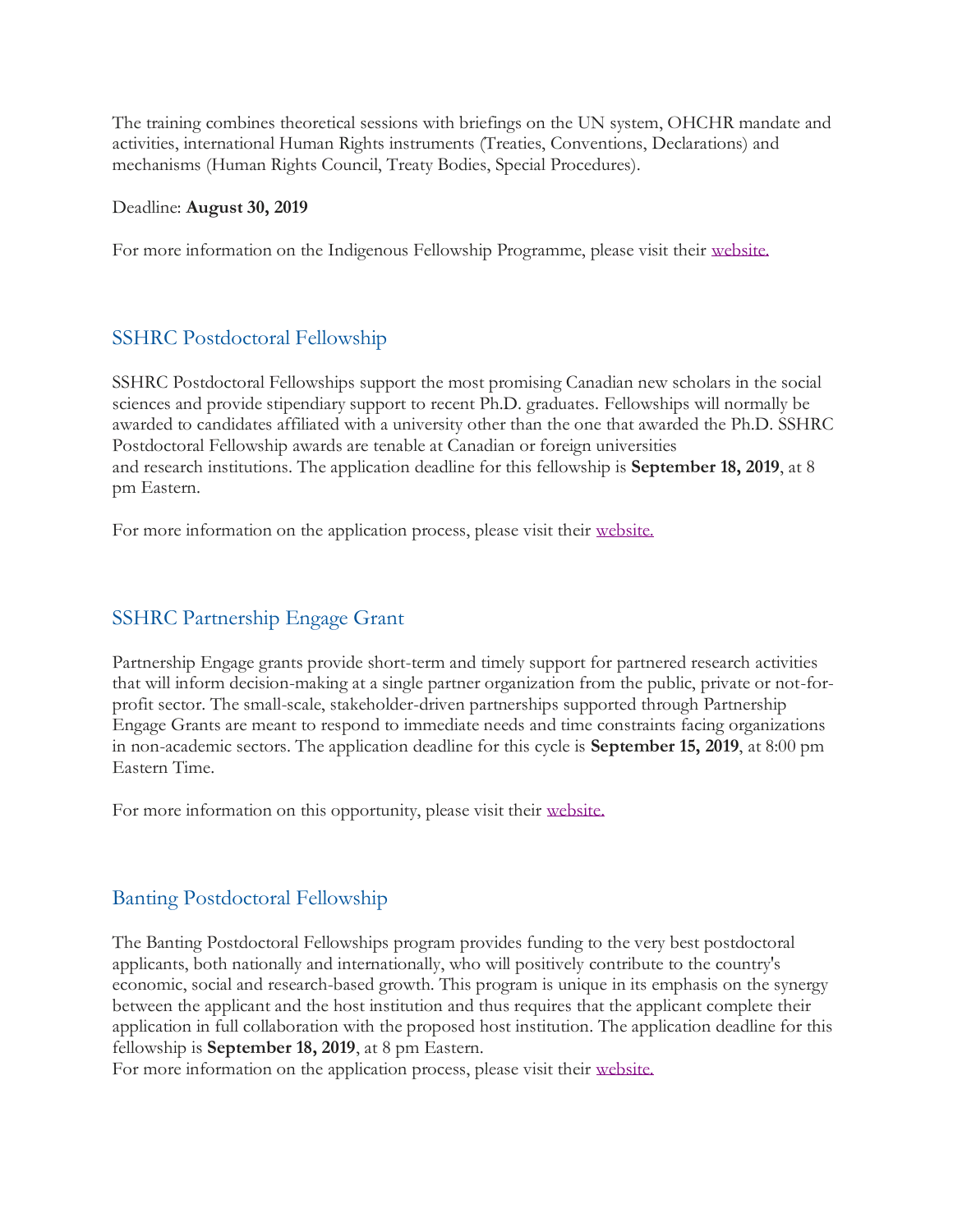### New Frontiers in Research Fund's (NFRF) 2019 Exploration Competition Webinar **Slides**

Please find the attached PowerPoint slides that were presented during our webinars for applicants on the preparation for the Notice of Intent (NOI) stage for the 2019 Exploration competition.

## **CALLS FOR PAPERS AND APPLICATIONS**

#### Call for proposals - Health and Rights for Women, Adolescents, and Children

This call for proposals will support projects that improve the quality of, access to, and demand for integrated health services and information for women, adolescents and children at the community, health facility and health system levels. Proposals sought under this call will adopt a feminist and sustainable approach to improve the health, human rights and well-being of diverse groups of women, adolescent girls and children.

The submission deadline is **October 10, 2019**, 12 p.m. (noon), Eastern Time.

To learn more about this opportunity, please click [here.](https://www.international.gc.ca/world-monde/funding-financement/health_rights_women-sante_droits_femmes.aspx?lang=eng)

#### Call for NSERC PromoScience Applications

NSERC's PromoScience Program offers financial support for organizations working with young Canadians to promote an understanding of science and engineering (including mathematics and technology). PromoScience supports hands-on learning experiences for young students and their teachers. Grants may be used to cover improvements to program content or delivery, as well as for new programs and activities. Grants can also be used to cover operational costs such as salaries, travel, postage, materials, and supplies, provided that they relate to the promotion of science and engineering. Applications must be submitted to NSERC before 8:00 p.m. (ET) on **September 15, 2019.**

For more information, please click [here.](http://www.nserc-crsng.gc.ca/Promoter-Promotion/PromoScience-PromoScience/About-Apropos_eng.asp)

Global Affairs Canada Health and Rights for Women, Adolescent Girls and Children Call for Proposals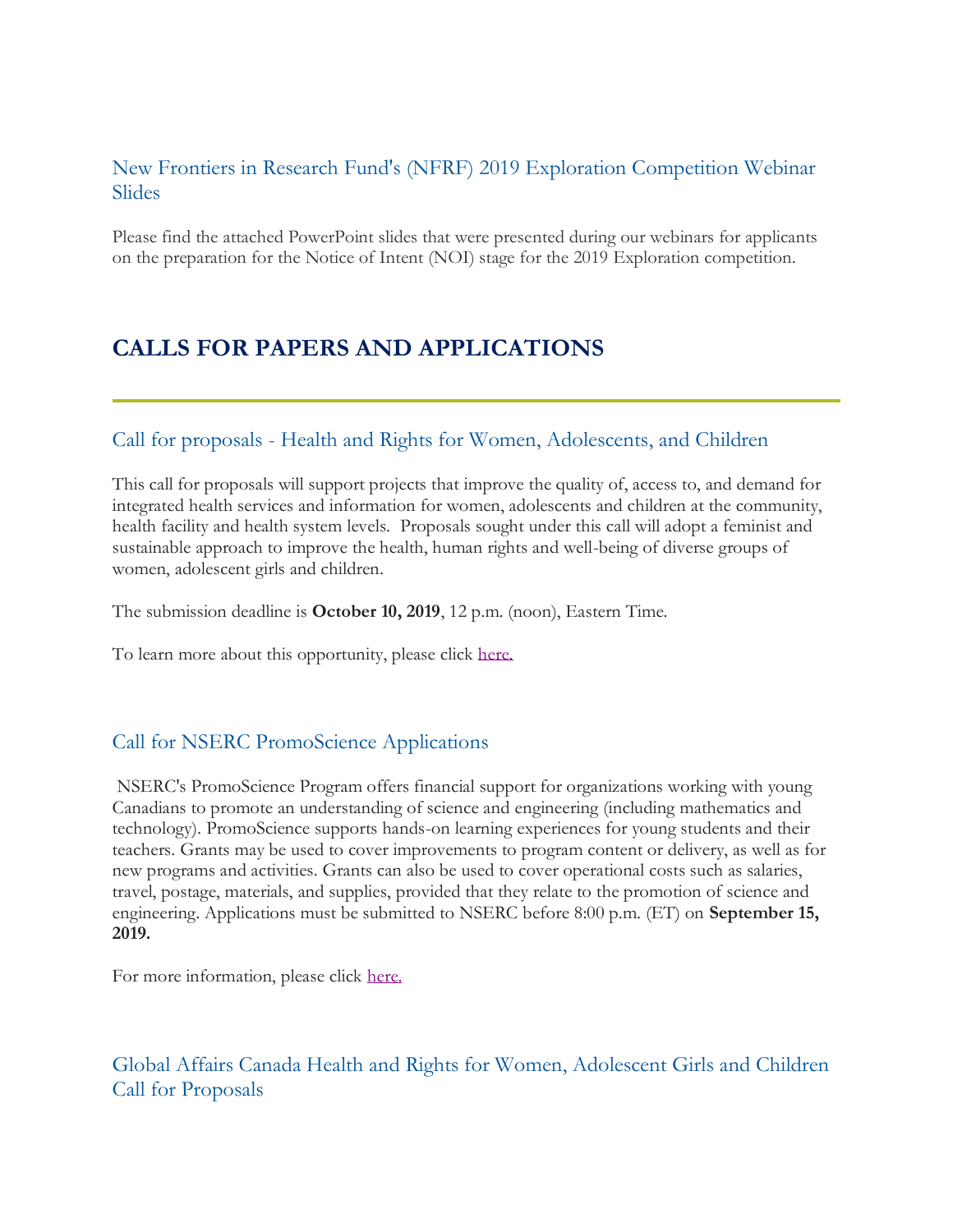Global Affairs Canada has launched a Health and Rights for Women, Adolescent Girls and Children call for proposals as part of Canada's historic investment to promote the health and rights of women and girls around the world. This call for proposals will support projects that improve the quality of, access to, and demand for integrated health services and information for women, adolescents and children at the community, health facility and health system levels.

Expressions of Interest (EOI) must be submitted to [international.office@usask.ca](mailto:international.office@usask.ca) by **Monday, August 12, 2019.**

For more information, please visit their [website.](https://www.international.gc.ca/world-monde/funding-financement/health_rights_women-sante_droits_femmes.aspx?lang=eng)

### **EVENTS**

#### The Effective, Succesful, Happy Academic Workshops

The MSVU Research Office is hosting workshops on **August 23, 2019**, featuring presentations from Bailey Sousa and Alex Clarke, the authors of the "How to be a Happy Academic". Attendees will join our experienced workshop facilitators and internationally known authors on academic skills development to build their skills for sustained and sustainable success. Participants have the option to choose between a half-day (morning or afternoon) or a full day. Participants that select the full day will be provided a light lunch at 12:00 pm. For more information and to register, please visit the following [Eventbrite link.](https://www.eventbrite.ca/e/the-effective-successful-happy-academic-tickets-63869345933)

#### CIHR Information Session for Students on Award in Health Research

CIHR will be offering interactive information sessions to students and institution staff about CIHR award programs, including relevant policies, tips for applicants and guidelines on how to submit an application. The English session takes place on September 9, 2019, at 11:00 am EST and the French session takes place on **September 11, 2019, at 11:00 am EST**. If you are interested in attending one of the sessions, please follow this [link](http://www.cihr-irsc.gc.ca/e/45096.html) to register.

#### Disability, Access, Equity & Education: Creating Welcoming Communities

Join us at St. Francis Xavier University (St.F.X.) on **August 26th-27th** for a two-day gathering that explores questions of disability, access, equity and education from diverse perspectives. The program includes activities designed to stimulate conversation and creative approaches to disability and difference in university, education, work, and community settings. This event is free of charge and open to everyone. Space is limited though so please register via the [Eventbrite Registration](https://www.eventbrite.ca/e/disability-access-equity-education-creating-welcoming-communities-tickets-65363789855) page.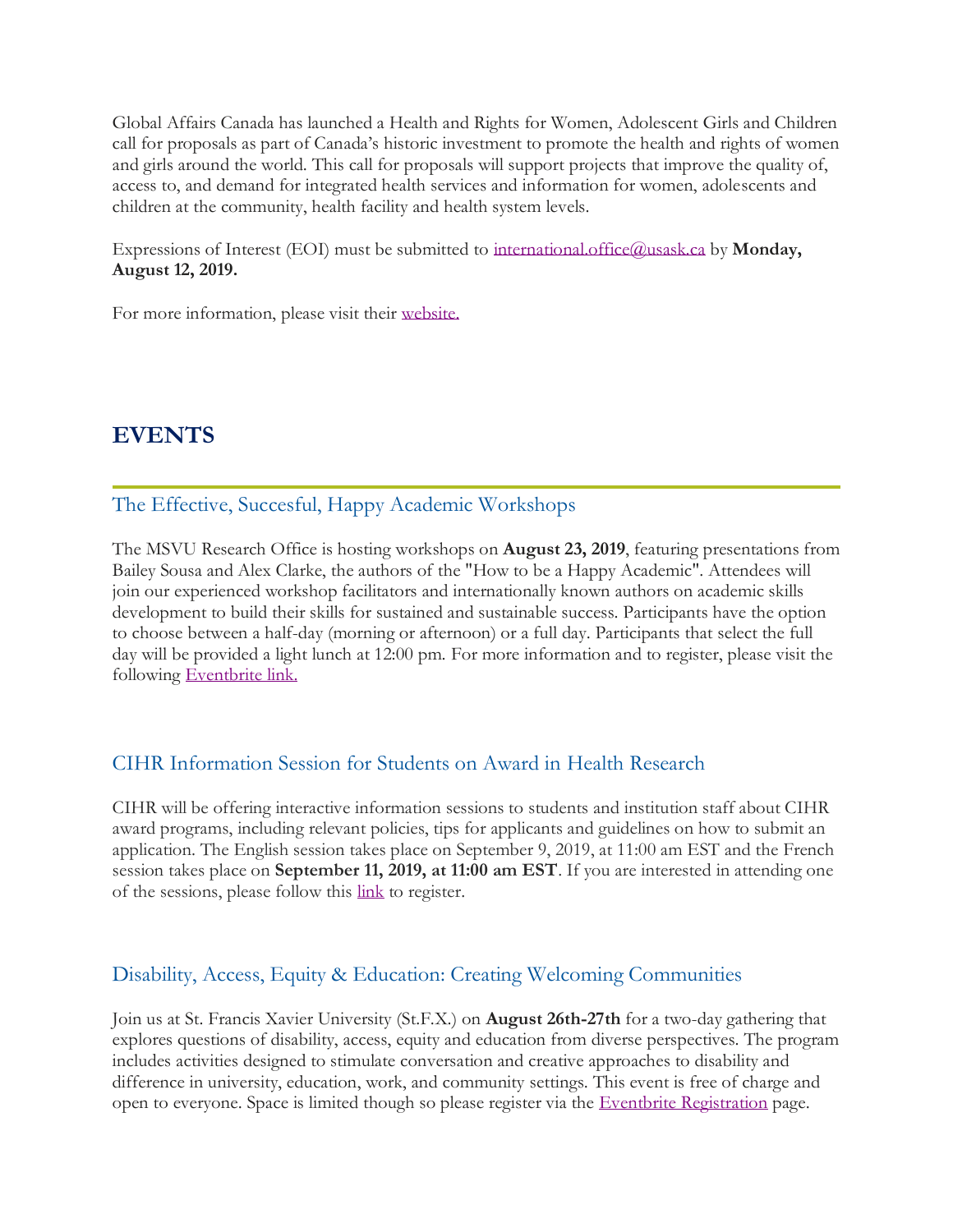#### Invitation for NSERC Research Tools and Instrument (RTI) Webinars

NSERC will be hosting webinars for applicants on How to submit a Research Tools and Instrument (RTI) application on **August 13th, 15th, 20th, and 22nd**. Webinars will be offered in both French and English. For more information, please follow this [link.](http://www.nserc-crsng.gc.ca/ResearchPortal-PortailDeRecherche/RP-CCV-Webinar_eng.asp)

### **ANNOUNCEMENTS**

#### Certificate in Knowledge Mobilization: Turning Knowledge into Action

The Certificate in Knowledge Mobilization is an online professional development program offered by the University of Guelph. It is targeted towards knowledge mobilization and communication practitioners, researchers, grad students, and other knowledge professionals working in the social sciences, human services and health sectors. The first course, Inform: Professes of knowledge translation and dissemination takes place from September 16 to November 10, 2019.

To learn more about this certificate please visit their [website.](https://courses.opened.uoguelph.ca/public/category/courseCategoryCertificateProfile.do?method=load&certificateId=453705)

### Register for Early Bird rate for Muriel McQueen Fergusson Centre for Family Violence Research(MMFC) Conference

There is an early bird rate available for the upcoming MMFC Research Conference on Ending Gender-Based Violence taking place on October 9-10, 2019. Register on their [website](https://www.regonline.com/registration/Checkin.aspx?EventID=2565700) before **July 26, 2019**, for the early bird rate. Attached to this email is a poster with more information on the event.

### **IT&S Research Tip**

#### Traveling With Electronics Tips

Traveling with electronics this summer? [Here are some](https://www.msvu.ca/en/home/studentservices/itservices/ITSecurity/travelling-with-electronics.aspx?src=rn) tips on keeping your devices, data, and yourself safe when you are the road, whether traveling for work or pleasure, within Canada or abroad.

What if a customs officer asks for access to my phone? Should I store personal information on my